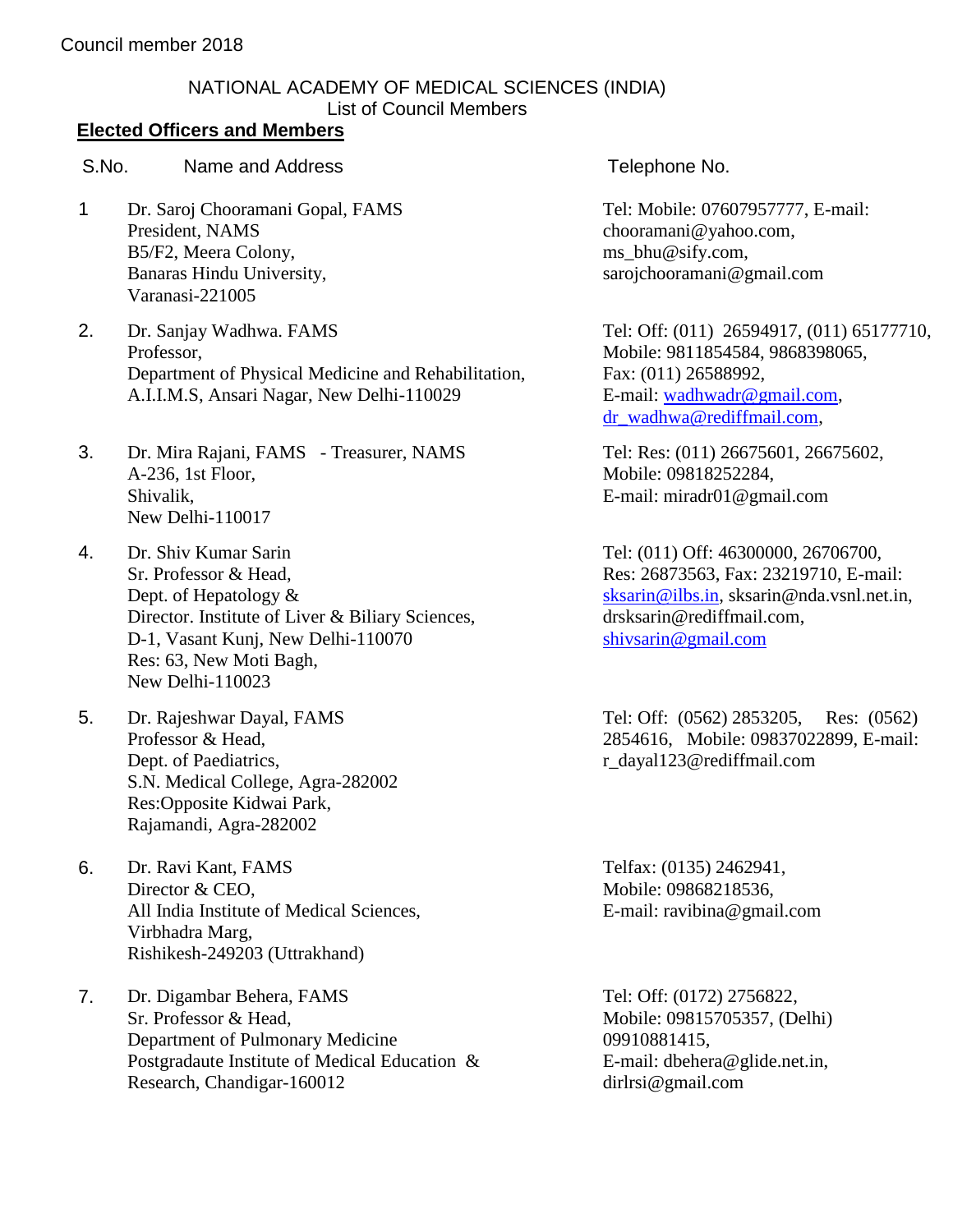- 8. Dr. Sanjeev V. Thomas,FAMS Professor, Dept. of Neurology Sree Chitra Tirunal Institute of Medical Sciences & Technology, Thiruvananthapuram-695011. Res:329 Bapuji Nagar, Thiruvananthapuram-695011
- 9. Dr. Kamal Buckshee, FAMS Senior Consultant, Indraprastha Apollo Hospital, New Delhi. Res:House No. 46, Sector-15 A, Noida-201301 (U.P.)
- 10. Dr. G.K. Rath Chief, BRAIRCH, All India Institute of Medical Sciences, Ansari Nagar, New Delhi-110029
- 11. Dr. Mohan Kameswaran, FAMS Director, Madras ENT Research Foundation (Pvt. Ltd) 1, I<sup>st</sup> Cross Street, Off II Main Road, Raja Annamalaipuram, Chennai-600028.
- 12. Dr. Sanjeev Misra, FAMS **Director** All India Institute of Medical Sciences Jodhpur-342005
- 13. Dr. Krishna Kishore Sharma, FAMS A-5, Parivahan Apartments Sector 5, Vasundhara Ghaziabad-201012
- 14. Dr. P.K. Dave, FAMS A-8, Sector  $-26$ , Noida – 201301 (U.P.)
- 15. Dr. Shally Awasthi Professor, Department of Paediatrics, Chhatrapati Shahuji Maharaj Medical University, Lucknow-226003.
- 16. Dr. K.S. Gopinath Director, Consultant Surgical Oncologist, Bangalore Institute of Oncology, 44-45/2, 2nd Cross, R.M.R.R. Exten., Bangalore-560027.

Tel: Off: (0471) 5254468, Res: 2446895, Fax: (0471) 2446433, Mobile: [09447024425,](mailto:09447024425) E-mail: [sanjeev.v.thomas@gmail.com](mailto:sanjeev.v.thomas@gmail.com)

## Tel: Off: (0120) 26925801, Res: (0120) 4334535, 2513213, Mobile: 9810171888, E-mail: [kamalbuckshee@gmail.com](mailto:kamalbuckshee@gmail.com)

Tel: Off: (011) 26594864, 26594581, Res: (011) 26588201, Fax: (011) 26859476, 26588641, E-mail: gkrath2006@gmail.com

Tel: (044) 24311411-15, Fax: 24311416, Mobile: 09840733366, E-mail: [merfmk30@yahoo.com](mailto:merfmk30@yahoo.com)

Tel: Off: (0291) 2740329, Fax: (0291) 2740327, Mobile: 09919140407, E-mail: [misralko@gmail.com,](mailto:misralko@gmail.com,) director@aiimsjodhpur.edu.in

Mobile: 9818643091, E-mail: [drkksharma2000@yahoo.com](mailto:drkksharma2000@yahoo.com)

Off: (011) 47667244, Res: (0120) 4310652, Fax: (011) 41688765, Mobile: 9810952288, E-mail: [davepk39@yahoo.com,](mailto:rocklandhospital@yahoo.co.in) [pradeepdave@rocklandhospital.net](mailto:pradeepdave@rocklandhospital.net)

Tel: Res: (0522) 4011510, Mobile: 09839221244, E-mail: [shallya@rediffmail.com](mailto:shallya@rediffmail.com)

Tel: (080) 22221723, 22225698, Res: (080) 26695640, Fax: (080) 22222146, Mobile: 09844017191, E-mail: [drgopinath1@hotmail.com](mailto:drgopinath1@hotmail.com)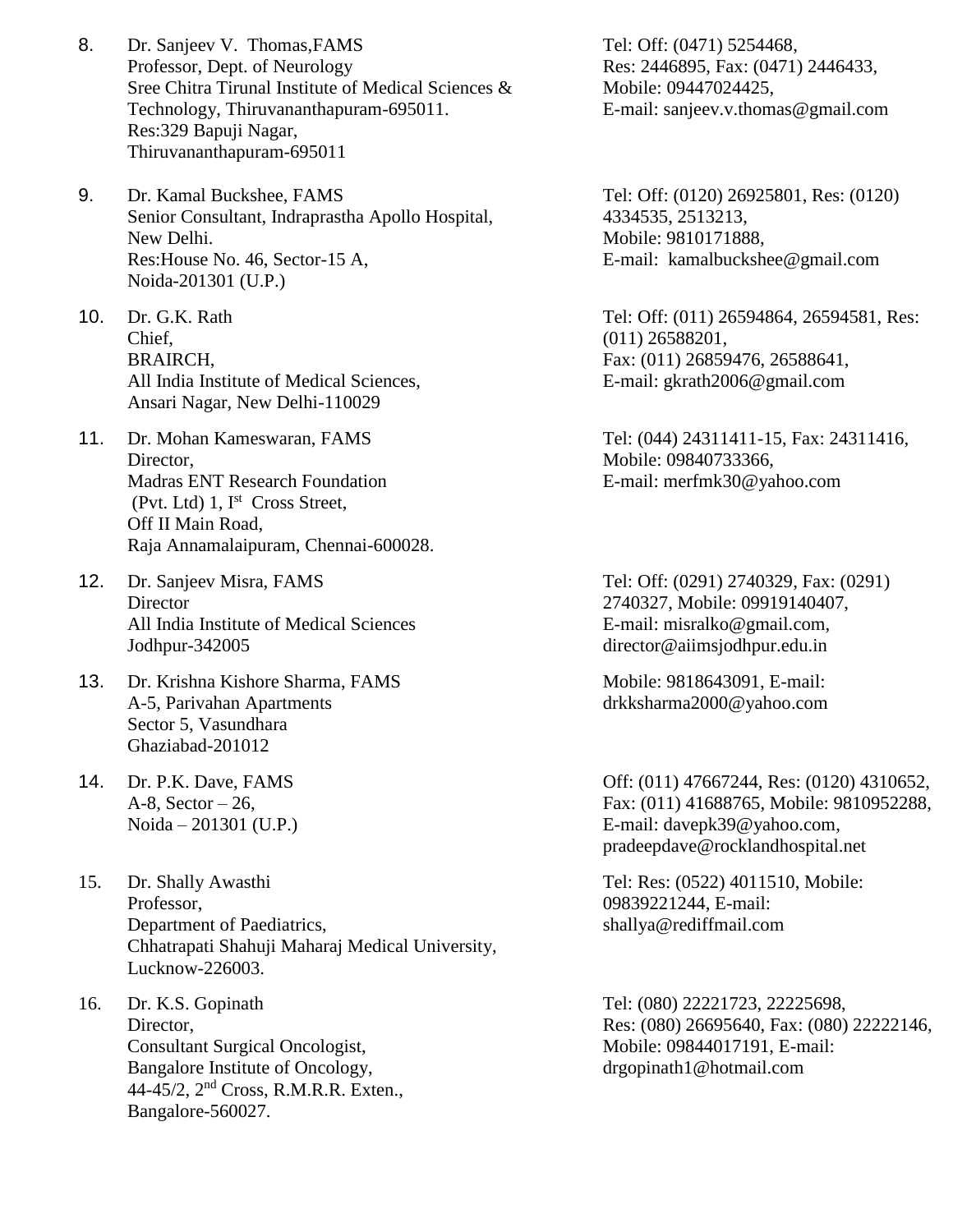- 17. Dr. Sureswar Mohanty 206, Duplex Manorama Estate, Rasulgarh, Bhubaneswar-751010
- 18. Dr. Mukund Sadashiv Joshi, FAMS President 809, Harjivandas Estate, Dr. Ambedkar Road, Dadar, Mumbai-400014.

#### **Ex-officio Members**

- 19. President National Board of Examinations Sector 9, PSP Area, Near District Court, Dwarika, New Delhi – 110075
- 20. The President Medical Council of India, Sector-8, Pocket – 14, Dwarka, New Delhi – 110075
- 21. The Director-General Indian Council of Medical Research Ansari Nagar, New Delhi – 110029
- 20. The Director General of Health Services Govt. of India, Ministry of Health and Family Welfare Nirman Bhavan New Delhi – 110011

#### **Permanent Invitees**

23. Prof. J.S. Bajaj, FAMS Emeritus President and Chairman, Academic Committee, NAMS 1705-A, Beverly Park – II, DLF City Phase II,Gurgaon-122009

24 Dr. S.S. Deshmukh, FAMS Chairperson, Finance Committee, NAMS "Samarth Krupa", Ram Mandir Road, Vile Parle (East), Mumbai-400057

Tel: Mobile: 09437035901, E-mail: [sureswar.mohanty@gmail.com](mailto:sureswar.mohanty@gmail.com)

Tel: (022) 24121521, 09820192147, Fax: (022) 24148646, E-mail: drmukundjoshi@gmail.com

Ex-officio (President, NBE) Off: 45593000 [Mail@natboard.edu.in](mailto:Mail@natboard.edu.in) [nbefellow@yahoo.com](mailto:nbefellow@yahoo.com)

Ex-officio (Chairman, MCI) Off: 25367033,5367035, 25367036, 25367037, 25367012 E-mail: [mci@bol.net.in](mailto:mci@bol.net.in) [chairman.mci@nic.in](mailto:chairman.mci@nic.in)

Ex-officio (D.G., ICMR) Off: 26588204 [secydhar@icmr.org.in](mailto:secydhar@icmr.org.in) dg@icmr.org.in

Ex-officio (Govt. of India Nominee) Off: 23061438 dghs@nb.nic.in

Res: 0124-4015272, Fax: (0124) 4015271, (011) 26588598, E-mail: [profbajaj@yahoo.com,](mailto:profbajaj@yahoo.com) jasbir.professorbajaj.bajaj46@gmail.com

Res: 022-26152883, 26115819, Fax: 26160815, E-mail: [snehalata.deshmukh@gmail.com](mailto:snehalata.deshmukh@gmail.com)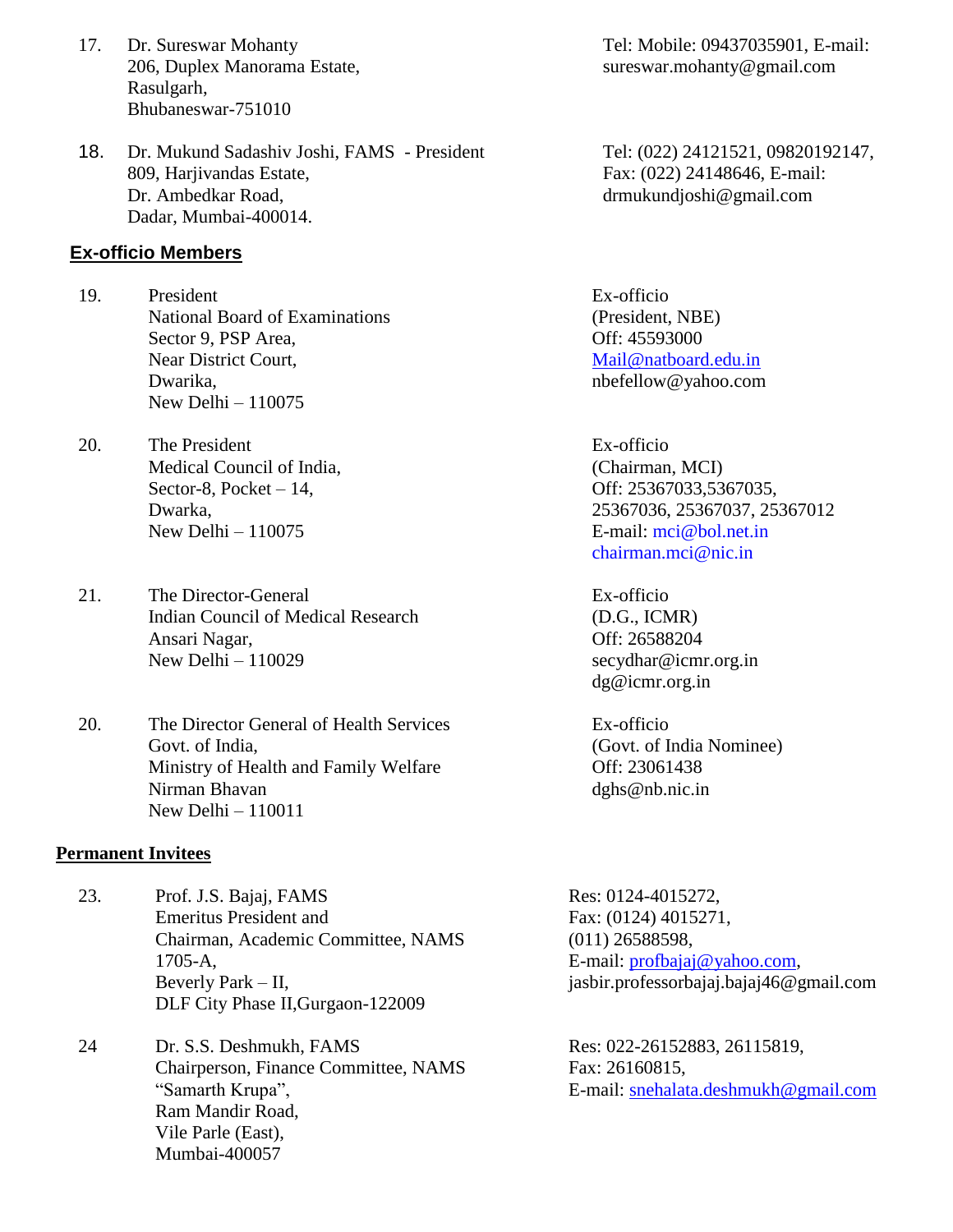## **Finance Committee**

1.

| $\mathbf{1}$   | Dr. S.S. Deshmukh                    | Tel: Res: (022) 26152883, 26115819, Mobile:    |
|----------------|--------------------------------------|------------------------------------------------|
|                | "Samarth Krupa"                      | 09870425446, E-mail:                           |
|                | Ram Mandir Road,                     | snehalata.deshmukh@gmail.com                   |
|                | Vile-Parle (East),                   |                                                |
|                | Mumbai-400057.                       |                                                |
| $\overline{2}$ | Dr. Shridhar Sharma                  | Tel: Res: (011) 22524053, 22508749, Fax: (011) |
|                | D-127, Preet Vihar,                  | 22432170, Mobile: 9810177743, E-mail:          |
|                | Vikas Marg, Delhi-110092             | shridharsd@hotmail.com,                        |
|                |                                      | sharma.shridhar@gmail.com                      |
| 3.             | Dr. K.K. Sharma                      | Mobile: 9818643091, E-mail:                    |
|                | A-5, Parivahan Apartments            | drkksharma2000@yahoo.com                       |
|                | Sector 5, Vasundhara                 |                                                |
|                | Ghaziabad-201012                     |                                                |
| 4.             | Dr. R.M. Pandey                      | Tel: (011) 26593240, Mobile: 09811912117. E-   |
|                | Professor and Head,                  | mail: rmpandey@yahoo.com                       |
|                | Department of Biostatistics,         |                                                |
|                | All India Institute of Medical       |                                                |
|                |                                      |                                                |
| 5.             | Sciences, New Delhi-110029           |                                                |
|                | Dr. Rakesh Kumar Chadda              | Tel: (011) 26593236, 26593245, Fax: 26589787,  |
|                | Professor,                           | 8663, Mobile: 9868397133, E-mail:              |
|                | Department of Psychiatry,            | drrakeshchadda@gmail.com                       |
|                | All India Institute of Medical       |                                                |
|                | Sciences, Ansari Nagar,              |                                                |
|                | New Delhi-110029                     |                                                |
|                |                                      |                                                |
| 6.             | <b>President NAMS</b>                |                                                |
| 7.             | Dr. Mira Rajani, Treasurer           | Tel: Res: (011) 26675601, 26675602, Mobile:    |
|                | A-236, 1st Floor,                    | 09818252284,                                   |
|                | Shivalik,                            | E-mail: $miradr01@gmail.com$                   |
|                | New Delhi-110017                     |                                                |
| 8.             | Dr. Deep N. Srivastava, Secretary,   | Tel: Off: (011) 26594219, Res: (011) 26594234, |
|                | <b>NAMS</b>                          | Mobile: 09868398801, E-mail:                   |
|                | Professor,                           | drdeepsrivastava@rediffmail.com,               |
|                | Department of Radio-diagnosis,       | drdeepsrivastava@gmail.com                     |
|                |                                      |                                                |
|                | India<br>All<br>Institute of Medical |                                                |
|                | Sciences,                            |                                                |
|                | Ansari Nagar, New Delhi-110029       |                                                |
|                |                                      |                                                |

# 2. **CME Programme Committee**

| Dr. Prema Ramachandran        | Tel: Off: (011) 26857814, 51688004, 26962615, |
|-------------------------------|-----------------------------------------------|
| Director                      | Res: (011) 22633927, Fax: (011) 26857814,     |
| Nutrition Foundation of India | Mobile: 9891485605, E-mail:                   |
| C-13, Qutab Institutional     | f1prema@gmail.com                             |
| Area, New Delhi-110016        |                                               |
| Dr. K.K. Sharma               | Mobile: 9818643091, E-mail:                   |
|                               | drkksharma2000@yahoo.com                      |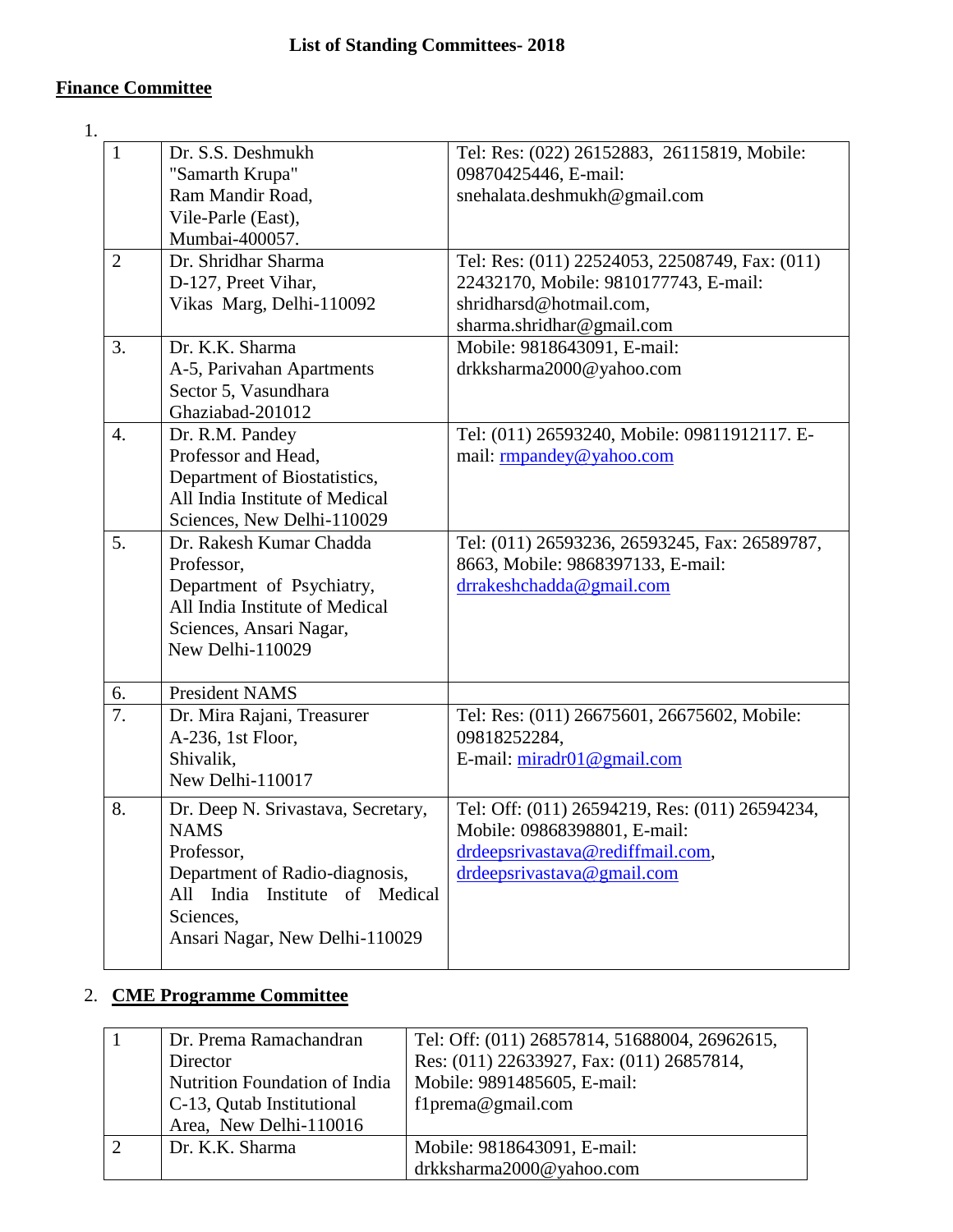| 3. | Dr. D.K. Taneja            | Tel: Off: (0731) 2785172, Res: (0731) 2550974,   |
|----|----------------------------|--------------------------------------------------|
|    | 178, Anoop Nagar,          | Fax: (0731) 2785175, Mobile: 9425065974, E-      |
|    | Indore-452008              | mail: deventaneja@gmail.com                      |
|    |                            |                                                  |
| 4. | Dr. M.V. Padma Srivastava  | Tel: Off: (011) 26594794, Res: 26588801, Mobile: |
|    | Professor,                 | 9868398261, E-mail:                              |
|    | Deptt. of Neurology,       | vasanthapadma123@gmail.com                       |
|    | AIIMS, Ansari Nagar,       |                                                  |
|    | New Delhi-110029           |                                                  |
| 5. | Dr. Ashok Kumar Sharma     | Tel: Res: (0141) 2723344, Mobile: 09829060828,   |
|    | K-51, Income Tax Colony    | E-mail: sharma_a_k@hotmail.com                   |
|    | Tonk Road, Durgapura       |                                                  |
|    | Jaipur - 302018            |                                                  |
| 6. | <b>President NAMS</b>      |                                                  |
| 7. | Dr. Mira Rajani, Treasurer | Tel: Res: (011) 26675601, 26675602, Mobile:      |
|    |                            | 09818252284,                                     |
|    |                            | E-mail: $minadr01@gmail.com$                     |
| 8. | Dr. Deep N. Srivastava,    | Tel: Off: (011) 26594219, Res: (011) 26594234,   |
|    | Secretary                  | Mobile: 09868398801, E-mail:                     |
|    |                            | drdeepsrivastava@rediffmail.com,                 |
|    |                            | drdeepsrivastava@gmail.com                       |

# 3. **Academic Committee**

| $\mathbf{1}$     | Dr. Prema Ramachandran  | Tel: Off: (011) 26857814, 51688004, 26962615,   |
|------------------|-------------------------|-------------------------------------------------|
|                  |                         | Res: (011) 22633927, Fax: (011) 26857814,       |
|                  |                         | Mobile: 9891485605, E-mail:                     |
|                  |                         | f1prema@gmail.com                               |
| $\overline{2}$   | Dr. K.K. Sharma         | Mobile: 9818643091, E-mail:                     |
|                  |                         | drkksharma2000@yahoo.com                        |
| 3.               | Dr. S.S. Deshmukh       | Tel: Res: (022) 26152883, 26115819, Mobile:     |
|                  |                         | 09870425446, E-mail:                            |
|                  |                         | snehalata.deshmukh@gmail.com                    |
| $\overline{4}$ . | Dr. Kamal Buckshee      | Tel: Off: (0120) 26925801, Res: (0120) 4334535, |
|                  |                         | 2513213,                                        |
|                  |                         | Mobile: 9810171888,                             |
|                  |                         | E-mail: kamalbuckshee@gmail.com                 |
| 5.               | Dr. Yogesh Chawla       | Tel: Off: (0172) 2755556, 2756344, Res: (0172)  |
|                  | $1041$ , Sector-24/B,   | 2715639, Fax: (0172) 2744401, 2745078, Mobile:  |
|                  | Chandigarh-160012.      | 09815914018, E-mail: ykchawla@hotmail.com,      |
|                  |                         | ykchawla@gmail.com                              |
| 6.               | Dr. Mohan Kameswaran    | Tel: (044) 24311411-15, Fax: 24311416, Mobile:  |
|                  |                         | 09840733366, E-mail: merfmk30@yahoo.com         |
| 7.               | <b>President NAMS</b>   |                                                 |
| 8.               | Dr. Deep N. Srivastava, | Tel: Off: (011) 26594219, Res: (011) 26594234,  |
|                  | Secretary               | Mobile: 09868398801, E-mail:                    |
|                  |                         | drdeepsrivastava@rediffmail.com,                |
|                  |                         | drdeepsrivastava@gmail.com                      |

## 4. **Orations & Awards Committee**

| Dr. H.S. Sandhu      | Tel: Clinic: (0183) 2223620, Res: (0183) 2564056, |
|----------------------|---------------------------------------------------|
| <b>Kitty Cottage</b> | Fax: (0183) 2221560, Mobile: 09814107530, E-      |
| 883, Circular Road,  | mail: hardasssandhu@gmail.com                     |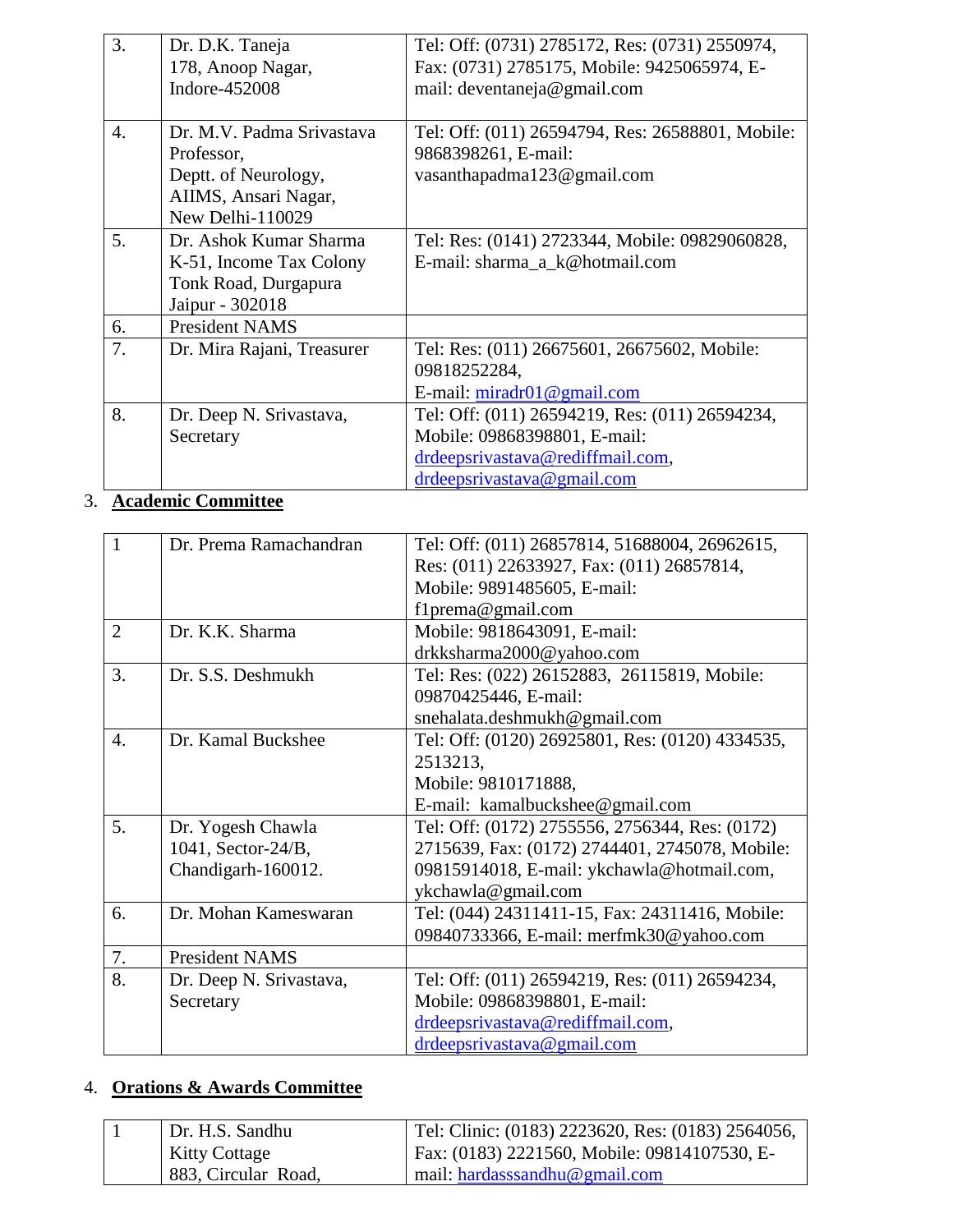|                  | Amritsar-143001               |                                                  |
|------------------|-------------------------------|--------------------------------------------------|
| $\overline{2}$   | Dr. K.K. Sharma               | Mobile: 9818643091, E-mail:                      |
|                  |                               | drkksharma2000@yahoo.com                         |
| 3.               | Dr. Jai Rup Singh             | Tel: (0172) 2230552, Mobile: 09876955155, E-     |
|                  | House No. 52,                 | mail: jairup@gmail.com                           |
|                  | Sector 63,                    |                                                  |
|                  | Mohali (Punjab)               |                                                  |
|                  |                               |                                                  |
| $\overline{4}$ . | Dr. Ashok Kumar               | Tel: Res: (011) 22724468, Fax: (011) 22590495,   |
|                  | Flat No. 5, Parivar Apptts.,  | Mobile: 9810431367, 9868399703, 9868399703,      |
|                  | Plot No. 30, I.P. Extension,  | E-mail: profashoksaxena@gmail.com                |
|                  | Patparganj,                   |                                                  |
|                  | Delhi-110092.                 |                                                  |
| 5.               | Dr. Alladi Mohan              | Tel: Off: (0877) 2287777, Ext. 2256, Fax: (0877) |
|                  | Chief, Division of Pulmonary  | 2286803, E-mail: alladimohan@yahoo.com           |
|                  | Critical Care and Sleep       |                                                  |
|                  | Medicine                      |                                                  |
|                  | Professor & Head              |                                                  |
|                  | Deptt. of Medicine            |                                                  |
|                  | Sri Venkateswara Institute of |                                                  |
|                  | Medical Sciences, Tirupati-   |                                                  |
|                  | 517507                        |                                                  |
|                  |                               |                                                  |
| 6.               | Dr. Prema Ramachandran        | Tel: Off: (011) 26857814, 51688004, 26962615,    |
|                  |                               | Res: (011) 22633927, Fax: (011) 26857814,        |
|                  |                               | Mobile: 9891485605, E-mail:                      |
|                  |                               | flprema@gmail.com                                |
| 7.               | <b>President NAMS</b>         |                                                  |
| 8.               | Dr. Deep N. Srivastava,       | Tel: Off: (011) 26594219, Res: (011) 26594234,   |
|                  | Secretary                     | Mobile: 09868398801, E-mail:                     |
|                  |                               | drdeepsrivastava@rediffmail.com,                 |
|                  |                               | drdeepsrivastava@gmail.com                       |

# 5. **Management Committee**

|                  | Dr. P.K. Dave<br>$A-8$ , Sector $-26$ ,<br>Noida $-201301$ (U.P.) | Off: (011) 47667244, Res: (0120) 4310652, Fax:<br>(011) 41688765, Mobile: 9810952288, E-mail:<br>davepk39@yahoo.com,<br>pradeepdave@rocklandhospital.net |
|------------------|-------------------------------------------------------------------|----------------------------------------------------------------------------------------------------------------------------------------------------------|
| $\overline{2}$   | Dr. Prema Ramachandran                                            | Tel: Off: (011) 26857814, 51688004, 26962615,<br>Res: (011) 22633927, Fax: (011) 26857814,<br>Mobile: 9891485605, E-mail:<br>f1prema@gmail.com           |
| 3.               | Dr. K.K. Sharma                                                   | Mobile: 9818643091, E-mail:<br>drkksharma2000@yahoo.com                                                                                                  |
| $\overline{4}$ . | Dr. Kamal Buckshee                                                | Tel: Off: (0120) 26925801, Res: (0120) 4334535,<br>2513213,<br>Mobile: 9810171888,<br>E-mail: kamalbuckshee@gmail.com                                    |
| 5.               | Dr. Sanjay Wadhwa. FAMS<br>Professor,                             | Tel: Off: (011) 26594917, (011) 65177710,<br>Mobile: 9811854584, 9868398065,                                                                             |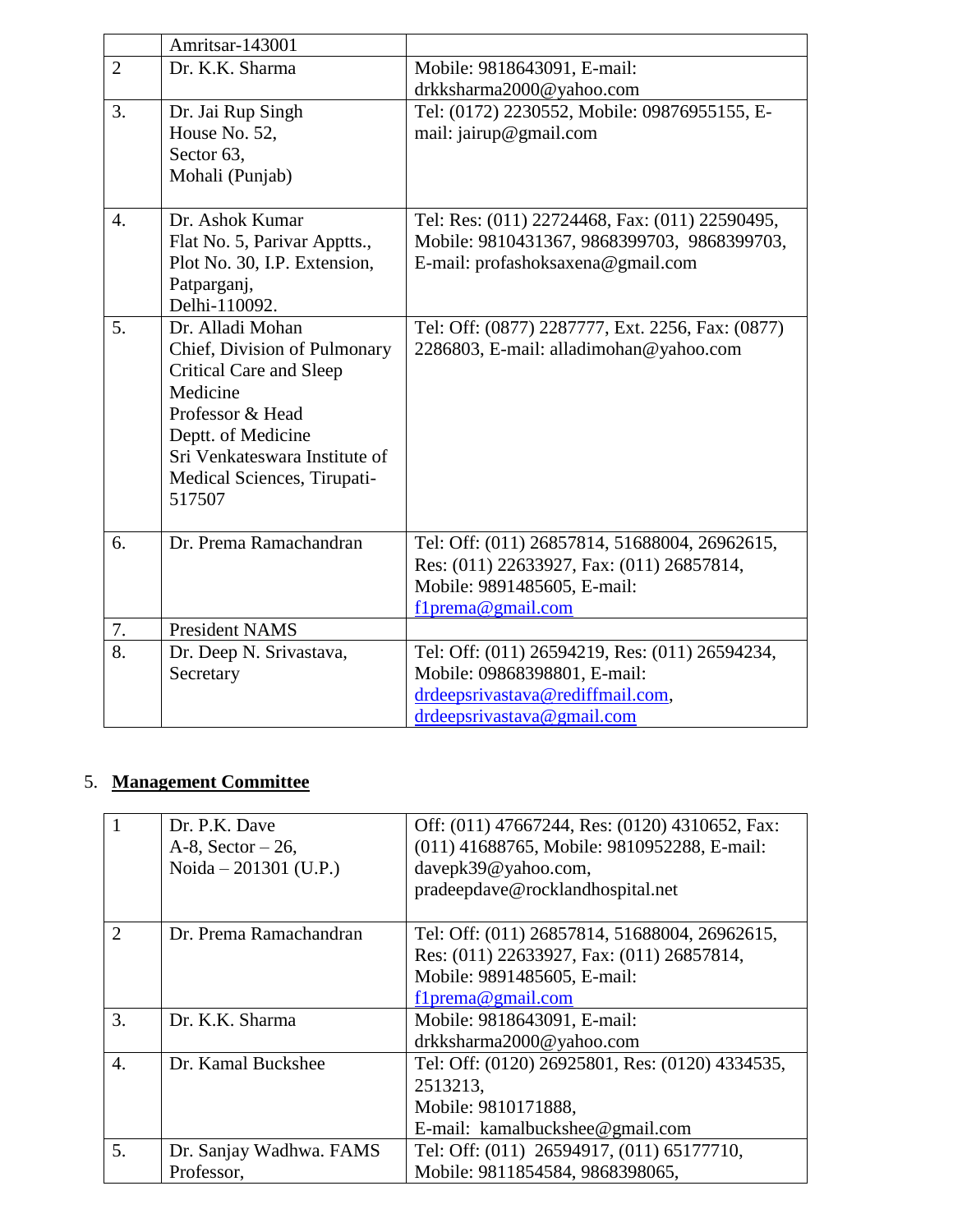|    | Department of Physical       | Fax: (011) 26588992,                           |
|----|------------------------------|------------------------------------------------|
|    | Medicine and Rehabilitation, | E-mail: wadhwadr@gmail.com,                    |
|    | A.I.I.M.S, Ansari Nagar, New | dr_wadhwa@rediffmail.com,                      |
|    | Delhi-110029                 |                                                |
| 6. | <b>President NAMS</b>        |                                                |
| 7. | Dr. Mira Rajani, Treasurer   | Tel: Res: (011) 26675601, 26675602, Mobile:    |
|    |                              | 09818252284,                                   |
|    |                              | E-mail: miradr01@gmail.com                     |
| 8. | Dr. Deep N. Srivastava,      | Tel: Off: (011) 26594219, Res: (011) 26594234, |
|    | Secretary                    | Mobile: 09868398801, E-mail:                   |
|    |                              | drdeepsrivastava@rediffmail.com,               |
|    |                              | drdeepsrivastava@gmail.com                     |

# 6. **Building and Auditorium Committee**

| 1                | Dr. K.K. Sharma                                                                                                                           | Mobile: 9818643091, E-mail:<br>drkksharma2000@yahoo.com                                                                                                  |
|------------------|-------------------------------------------------------------------------------------------------------------------------------------------|----------------------------------------------------------------------------------------------------------------------------------------------------------|
| $\overline{2}$   | Dr. P.K. Dave                                                                                                                             | Off: (011) 47667244, Res: (0120) 4310652, Fax:<br>(011) 41688765, Mobile: 9810952288, E-mail:<br>davepk39@yahoo.com,<br>pradeepdave@rocklandhospital.net |
| 3.               | Dr. R.M. Pandey<br>Professor and Head,<br>Department of Biostatistics,<br>All India Institute of Medical<br>Sciences,<br>New Delhi-110029 | Tel: (011) 26593240, Mobile: 09811912117. E-<br>mail: rmpandey@yahoo.com                                                                                 |
| $\overline{4}$ . | Dr. Krishna Garg<br>D-108, Vivek Vihar-I<br>Delhi-110095.                                                                                 | Tel: (011) Res: 42424849, Mobile: 9868418505,<br>E-mail: rekhagarg@hotmail.com                                                                           |
| 7.               | Dr. Mira Rajani, Treasurer                                                                                                                | Tel: Res: (011) 26675601, 26675602, Mobile:<br>09818252284,<br>E-mail: $miradr01@gmail.com$                                                              |
| 8.               | Dr. Deep N. Srivastava,<br>Secretary                                                                                                      | Tel: Off: (011) 26594219, Res: (011) 26594234,<br>Mobile: 09868398801, E-mail:<br>drdeepsrivastava@rediffmail.com,<br>drdeepsrivastava@gmail.com         |

# **7. Publication Committee**

|               | Dr. Sanjeev Misra<br>Director<br>A.I.I.M.S.<br>Jodhpur-342005 | Tel: Off: (0291) 2740329, Fax: (0291) 2740327,<br>Mobile: 09919140407, E-mail:<br>misralko@gmail.com,<br>director@aiimsjodhpur.edu.in |
|---------------|---------------------------------------------------------------|---------------------------------------------------------------------------------------------------------------------------------------|
| $\mathcal{D}$ | Dr. K.K. Sharma                                               | Mobile: 9818643091, E-mail:                                                                                                           |
|               |                                                               | drkksharma2000@yahoo.com                                                                                                              |
| 3.            | Dr. Deep N. Srivastava,                                       | Tel: Off: (011) 26594219, Res: (011) 26594234,                                                                                        |
|               | Secretary                                                     | Mobile: 09868398801, E-mail:                                                                                                          |
|               |                                                               | drdeepsrivastava@rediffmail.com,                                                                                                      |
|               |                                                               | drdeepsrivastava@gmail.com                                                                                                            |